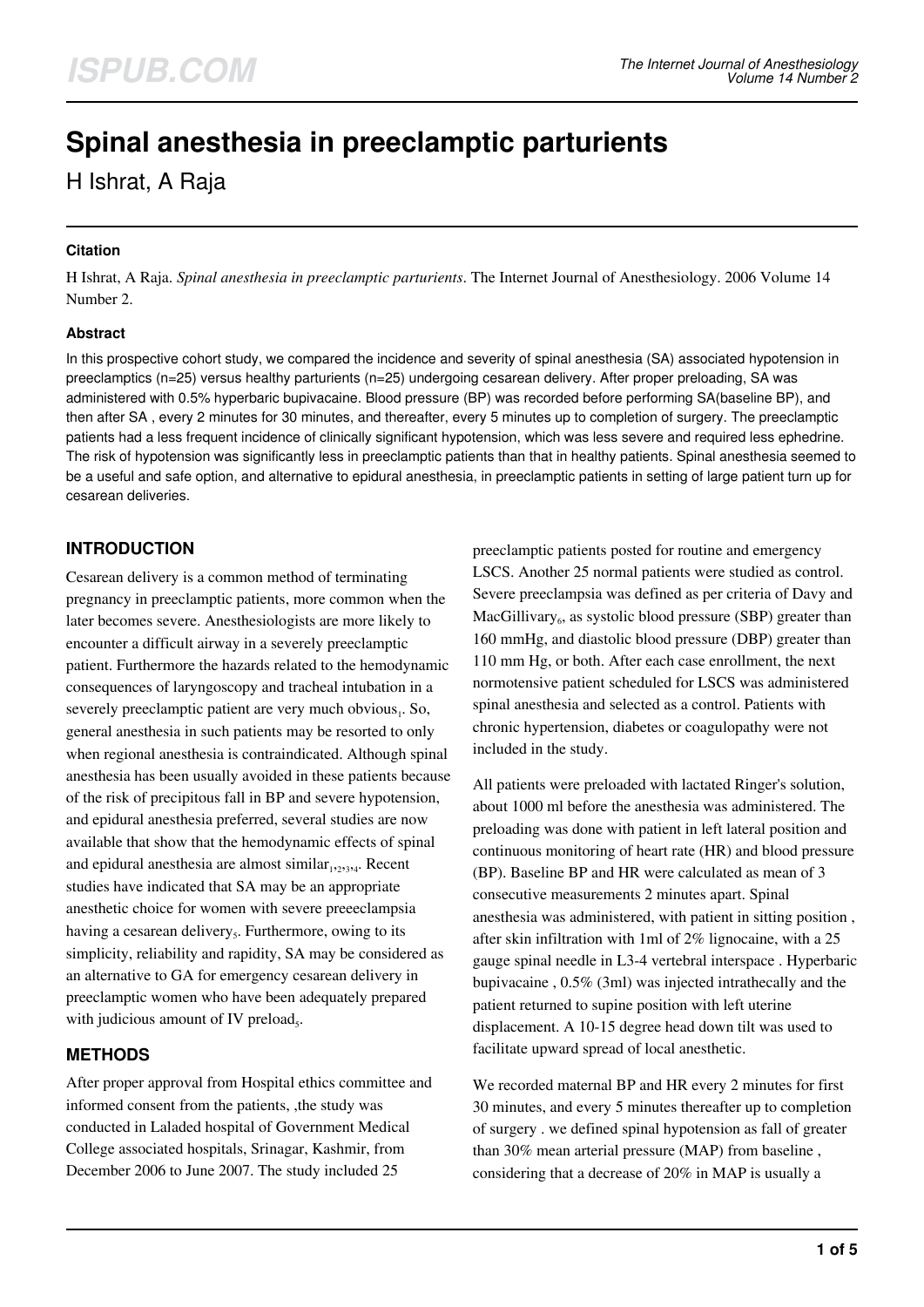therapeutic goal in severe hypertension  $<sub>1</sub>$ , and used IV</sub> ephedrine in installments of 5-6 mg to treat hypotension, the dose was repeated after 2-3 min if necessary. We also studied variables including demographic data, gestational age and Apgar scores.

# **RESULTS**

We studied 25 preeclamptic patients and 25 health controls. The results of the comparative study are depicted in table A. Demographic variables, gestational age an Apgar score in two study groups are compared in table B.

The statistical analysis of the data was done by using test statistics student's t-test for difference of means.

These tests were further referenced for p-values for their significance. All tests were two sided, and p-value less than 0.05 were considered statistically significant.

## **Figure 1**

Table A: Changes in BP and HR after spinal anesthesia

| Variable                                                                        | Healthy (n=25)                     | Preeclamptic (n=25)               | p-value            |  |
|---------------------------------------------------------------------------------|------------------------------------|-----------------------------------|--------------------|--|
| <b>SBP</b>                                                                      |                                    |                                   |                    |  |
| Baseline (mmHg)<br>Lowest after SA (mmHg)<br>Decrease from baseline             | $130.0 \pm 7.5$<br>100.5±15.2      | $165.0 + 18.0$<br>124.6±20.0      | < 0.001<br>< 0.001 |  |
| at the lowest value(%)                                                          | $-22.62 \pm 12.1$                  | $-24.48 \pm 11.0$                 | 0.456              |  |
| <b>DBP</b>                                                                      |                                    |                                   |                    |  |
| Baseline (mmHg)<br>Lowest after SA(mmHg)<br>Decrease from baseline              | 88.5±9.5<br>$62.5 \pm 15.2$        | $106.7 + 11.2$<br>$82.7 \pm 12.9$ | < 0.001<br>< 0.001 |  |
| at the lowest value(%)                                                          | $-29.4 + 15.3$                     | $-21.0 \pm 11.5$                  | 0.010              |  |
| MAP                                                                             |                                    |                                   |                    |  |
| Baseline (mmHg)<br>Lowest after SA(mmHg)<br>Decrease from baseline              | $101.2{\pm}7.6$<br>$72.5 + 15.0$   | $122.8 \pm 10.0$<br>$95.5 + 16.5$ | < 0.001<br>< 0.001 |  |
| at the lowest value (%)                                                         | $-28.06 + 13.4$                    | $-22.23 + 12.7$                   | 0.045              |  |
| HR                                                                              |                                    |                                   |                    |  |
| Baseline (bpm)<br>Lowest after SA (bpm)<br>Decrease from baseline               | $90.6{\pm}16.3$<br>$74.6 + 12.3$   | $100.7 \pm 19.9$<br>80.6±16.6     | 0.061<br>0.064     |  |
| at the lowest value (%)<br>Highest after SA(bpm)                                | $-19.44 + 9.3$<br>$105.2{\pm}15.8$ | $-19.2 + 11.7$<br>$109.8 + 19.4$  | 0.984<br>0.378     |  |
| Increase from baseline<br>at the highest value(%)                               | $17.1 + 12.1$                      | $9.9 + 12.1$                      | 0.047              |  |
| Data are mean +standard deviation<br>p-value <0.05 is statistically significant |                                    |                                   |                    |  |

## **Figure 2**

Table B: Maternal and neonatal characteristics

| Variable        | Healthy       | Preeclamptic                                                  | p-value |
|-----------------|---------------|---------------------------------------------------------------|---------|
|                 |               |                                                               |         |
| Age             | $32.50\pm6.5$ | $30.70{\pm}5.8$                                               | 0.394   |
| Weight (kg.)    | 73.80±12.40   | 75.80±11.50                                                   | 0.584   |
| Gestational age |               |                                                               |         |
| (wks.)          | $37.0 + 2.0$  | $33.2 + 1.9$                                                  | < 0.001 |
| Height (cm)     | $162 + 6.3$   | $162 + 4.2$                                                   | 0.870   |
| Ephedrine dose  |               |                                                               |         |
| (mq)            | $11.7 + 6.5$  | $6.5 \pm 1.2$                                                 | 0.0007  |
| Apgar score     |               |                                                               |         |
| (5min), median  |               |                                                               |         |
| (range)         | $10(8 - 10)$  | $10(8-10)$                                                    | 0.486   |
|                 |               | Data are mean±SD, p-value < 0.05 is statistically significant |         |

Mean baseline values of SBP, DBP, and MAP were more in preeclamptic group. There was a significant decrease in all the 3 variables in both groups following administration of spinal anesthesia. It is evident from table A that magnitude of decrease in SBP was similar in both groups, whereas that of decrease in SBP and MBP was significantly smaller in preeclamptic patients. Preeclamptic patients had significantly less incidence of clinically significant hypotension, that made use of IV ephedrine necessary, than normal patients (table A). Baseline values of HR were similar in the 2 groups and the incidence of HR changes did not differ significantly among the study groups, albeit, the magnitude of increase in HR was larger in healthy patients.

## **DISCUSSION**

It is obvious from this study that preeclamptic patients experience less hpotension following spinal anesthesia than healthy parturients . Though magnitude of fall in SBP was similar in the 2 study groups, that of fall in DBP and MAP was significantly less in preeclamptic patients, including severe preeclamptic parturients, than healthy controls.

As changes in MAP reflect changes in both SBP and DBP over a course of time and because it is usually used in study of patients with severe preeclampsia to evaluate the effects of regional anesthesia on BP in these patients $_{2,3,4}$ , we did chose MAP as primary study variable instead of SBP. However special attention was paid when SBP decreased significantly from baseline and IV ephedrine used immediately to avoid any harmful effect of hypotension on uteroplacental blood flow in healthy parturients.

It has been believed that severely preeclamptic patients may carry a high risk with use of spinal anesthesia owing to possibility of severe hypotension with maternal and fetal consequences<sub>12</sub> because of reduced plasma volume  $_{13}$  and of need to limit IV fluids to avoid iatrogenic pulmonary edema<sub>14</sub>, so use of spinal anesthesia has not been popular in preeclampsia. At present several prospective and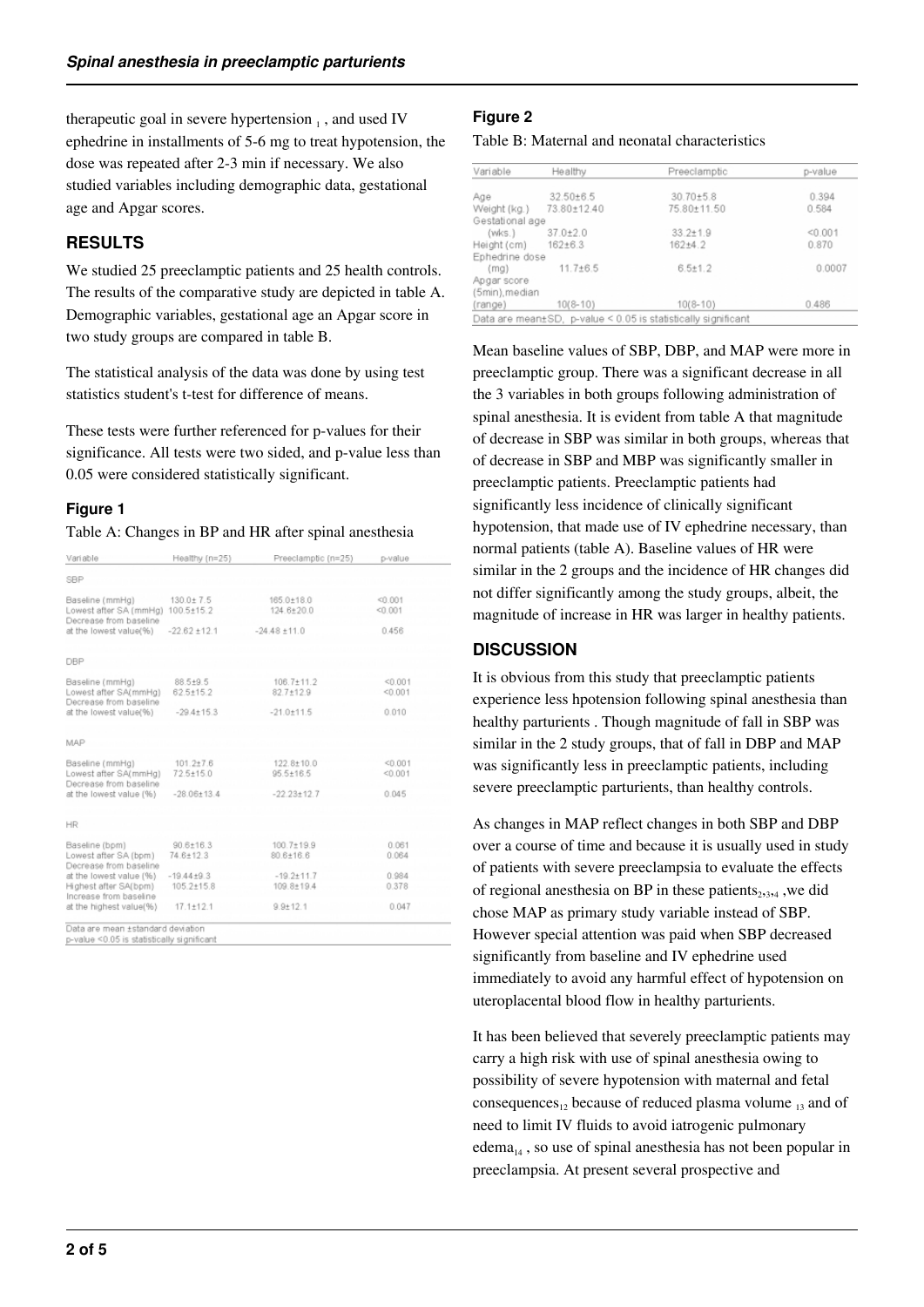retrospective studies are available that clearly show that properly administered spinal anesthesia induces a similar incidence and severity of hypotension in patients with severe preeclampsia as epidural anesthesia<sub>2,3,4</sub>. In our study, we administered spinal anesthesia safely in preeclamptic parturients, including severe preecclamptics . Furthermore incidence and severity of hypotension were less in preeclamptic patients compared to healthy controls in our study. We didn't encounter any case of iatrogenic pulmonary edema with judicious preloading in preeclampsia in this study.

Several factors might have contributed to our observed findings. One obvious factor should be significantly decreased gestational age in preeclamptics at the time of LSCS. Indeed, healthy parturients, at term or near term, carrying a larger fetus may be at increased risk of aortocaval compression. One more contributing factor may be altered physiology regarding regulation of BP in preeclampsia. BP is regulated via vascular tone by sympathetic and endothelial pathways. Sympathic activity increases the vascular tone. As sympathetic over activity has been suggested in preeclampsia $_7$ , this may contribute to their hypertension. The sympathetic outflow to vessels may be altered in both preeclamptic and healthy parturients by spinal anesthesia. Regarding the endothelial pathway, the endothelium regulates the vascular tone via endothelium-related vasodilator system that is altered in preeclampsia, decreasing the role of endothelial-dependent relaxation of small resistance vessels<sub>8,9,10</sub>. Furthermore, preeclampsia is characterized by an increased production of numerous circulating factors with a potent presser effect on one hand, and by an increased sensitivity of blood vessels to presser drugs because of endothelial damage, on the other hand. These two phenomena contribute to the widespread vasoconstriction seen in preeclamptic patients $_{11}$ , are not altered by spinal anesthesia, and could maintain a vascular tone that, ultimately, contributes to limit decrease in BP following intrathecal block in preeclamptic patients. The increased sensitivity of blood vessels to the vasoconstrictory effect of presser agents in preeclampsia may explain easy restoration of BP to baseline with smaller doses of ephedrine in preeclamptics compared to healthy patients in our study.

Although MAP decreased more in healthy parturients, 5 minute Apgar score didn't differ significantly between the study groups. This shows that even though MAP did fall to a larger extent, uteroplacental blood flow was not impaired significantly in healthy parturients.

# **CONCLUSION**

From our this prospective study, we draw the conclusion that incidence and severity of hypotension following spinal anesthesia is less in preeclampsia compared to healthy parturients, and use of spinal anesthesia , when properly administered and monitored, is a safe alternative to epidural anesthesia in preeclamptic patients including severe preeclampsia. Furthermore, in the setting of huge patient turn up, as in our hospital where we conducted our present study, and which is only apex obstetrical referral hospital catering the whole Kashmir valley, spinal anesthesia owing to its simplicity, reliability and quicker onset may save lot of time and so may be more practical method of anesthesia in preeclamptic parturients in such a setting.

# **ACKNOWLEDGEMENTS**

We greatly acknowledge the help , guidance and cooperation of our following esteemed teachers in compiling and completing successfully our present study;

Dr A.M. Hashia, Professor and Head, Department.of Anesthesiology and critical care medicine, Govt. Medical College Srinagar, Kashmir.

Dr. Abdul Hamid,Associate professor, Department of anesthesiology and critical care medicine, Govt. Medical College, Srinagar.

#### **References**

1. Antoine GM ,Roselin M, Nathalie V, Ferrer JM, Robert C, Ripart J, Coussy JE. Patients with severe preeclampsia experience less hypotension during spinal anesthesia for elective cesarean delivery than healthy parturients. Anesth analg 2003;97:867-872

2. Wallace DH ,Leveno KJ, Cunningham FG, et al. Randomized comparison of general and regional anesthesia for cesarean deliveries in pregnancies complicated by severe preeclampsia. Obstet Gynecol 1995; 86:193-9.

3. karien J, Rasanen J, Alahuhta S, et al. Maternal and uteroplacental hemodynamic state in preeclamptic patients during spinal anesthesia for cesarean section. BJA 1996; 76: 616-20.

4. Hood DD, Curry R. Spinal versus epidural anesthesia for caesarean section in severly preeclamptic patients. Anesthesiology 1999; 90: 1276-82.

5. Santos AC, Birnbach DJ. Spinal anesthesia in the parturients with severe preeclampsia: time for reconsideration. Anesth Analg 2003; 97: 621-22.

6. Davy DA, Mac Gillivary I. The classification and definition of hyprertensive disoders of pregnancy. Am J Obstet Gynecol 1988; 158: 892-8.

7. Schobel HP, Fischer T, Heusezer K, et al. Preeclampsia : a state of sympathetic hyperactivity. N Engl J Med 1996; 335: 1480-5.

8. Ashworth JR, Warren AY, Baker PN, Johnson IR. Loss of endothelium-dependent relaxation in myometerial resistance arteries in preeclampsia . BJ Obstet Gynecol 1997; 104: 152-58.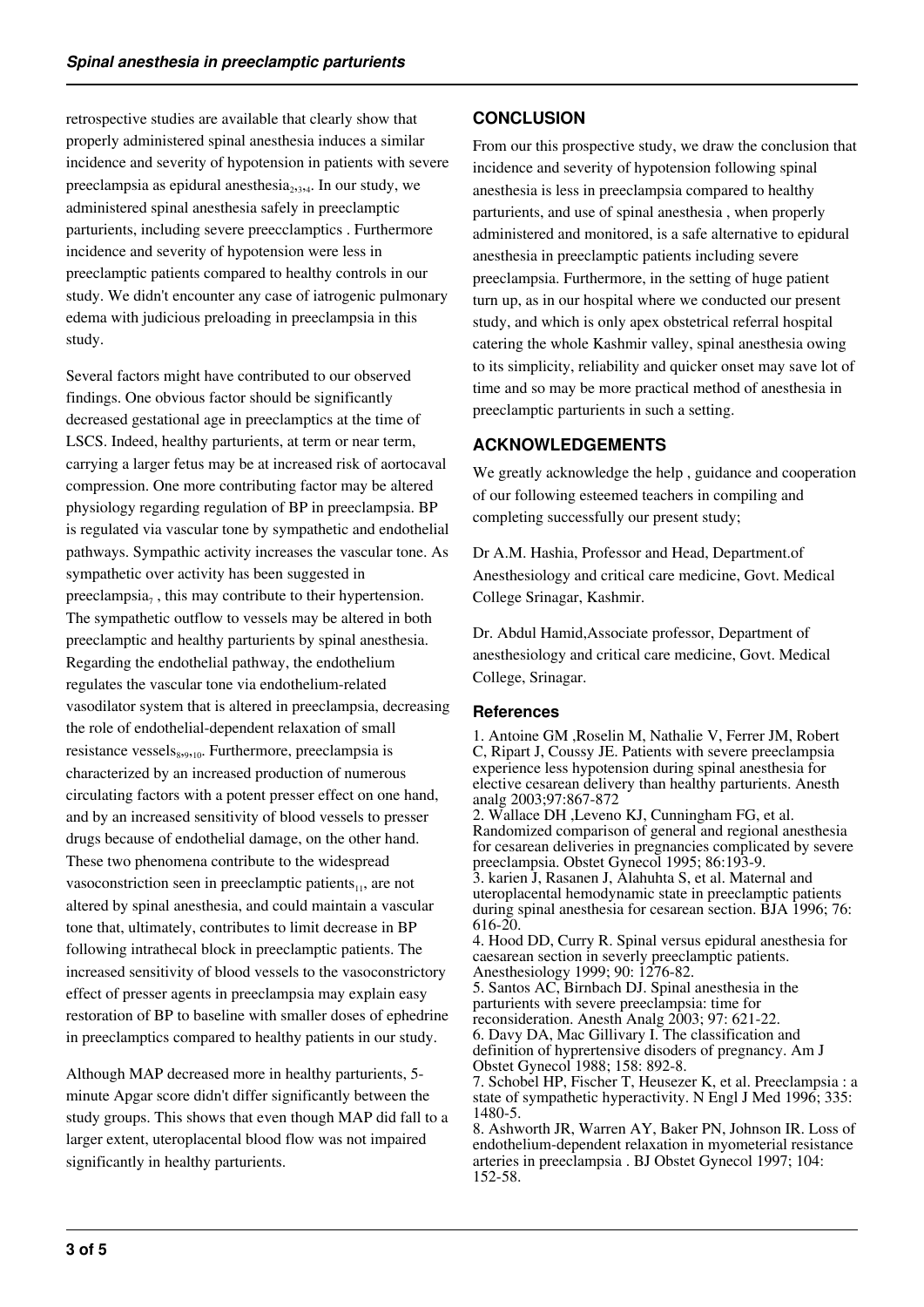9. Bosio PM, Wheeler T; Anthony F, et al. Maternal plasma vascular endothelial growth factor in normal and hypertensive pregnancies and their relationship to peripheral vascular resistance. Am J Obstet Gynecol 2001; 184:146-52 10. Vederniko YP, Belfort MA, Saade GR, Garfield RE. Inhibition of cox but not NO synthase influences effects on human omental artry of the thromboxane A2 mimetic U46619 & 17 beta estradiol .A m J Obstet Gynecol 2001; 185: 182-89.

11. Visser W, Wallenbreg HC, . Central hemodynamic observations in untreated preeclamptic patients.

Hypertension 1991; 17: 1072-7.

12. Cunningham FG, Mac Donald PC, Gant NF. Hypertension disorders in pregnancy. Williams obstetrics 18th. Ed.,1989: 653-94.

13. Hays PM, Cruikshank DP, Dunn LM, . Plasma volume determination in normal and preeclamptic pregnancies. Am J Obstet Gynecol 1985;151:958-66.

14. Sibai BM, Mabie BC, Harvey CJ, Gonzalez AR.

Pulmonary edema in severe preeclampsia-eclampsia. Am J Obstet Gynecol 1997; 104: 1152-58.